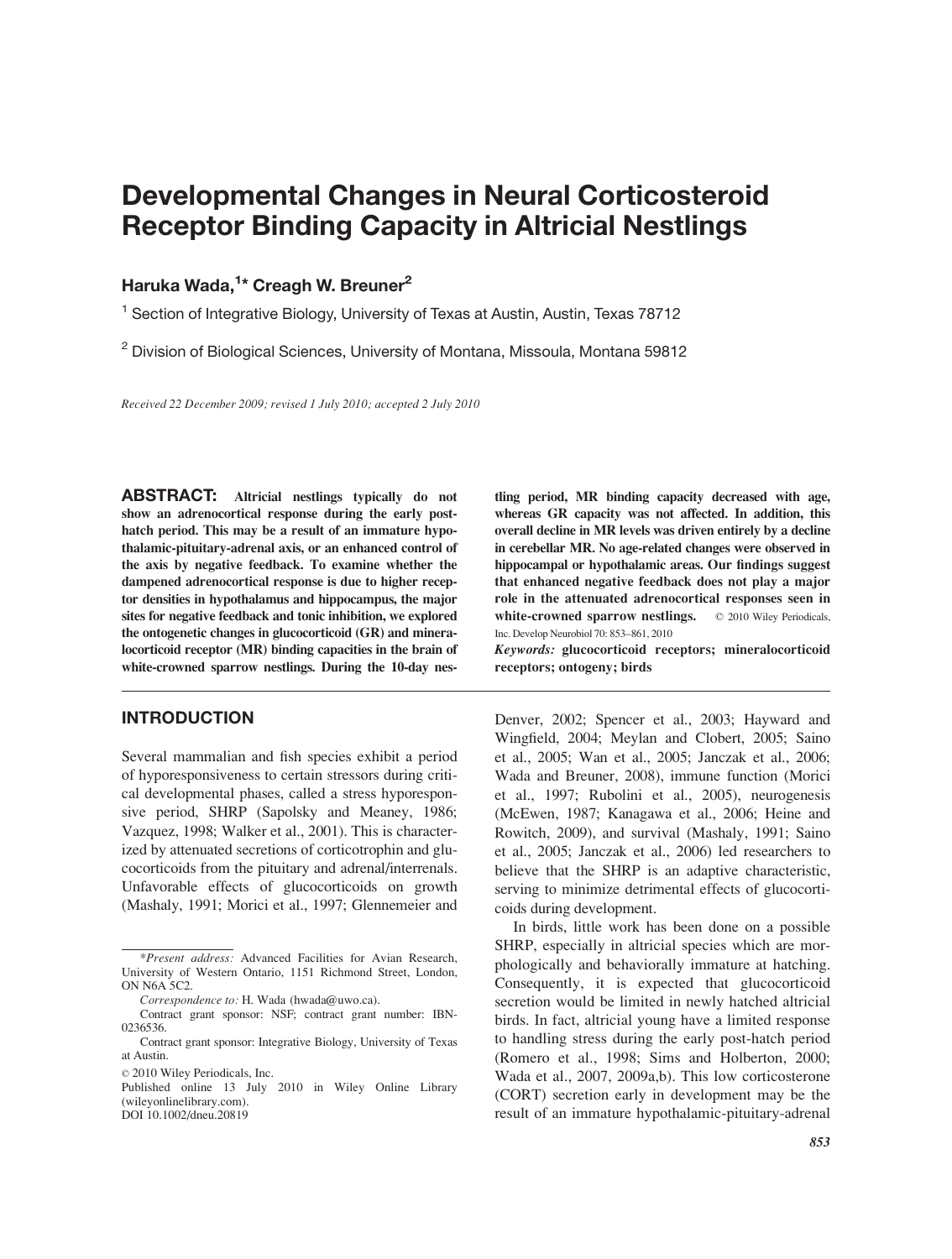(HPA) axis or an enhanced negative feedback control on the axis.

Negative feedback on the HPA axis controls the adrenocortical response to stress via corticosteroid receptors in hypothalamus and hippocampus (i.e., Sapolsky et al., 1984; Herman et al., 1989; Sapolsky, 1991). There are two types of corticosteroid receptor: high affinity, mineralocorticoid receptors (MR, Type I) and low affinity, glucocorticoid receptors (GR, Type II), (Breuner and Orchinik, 2009). In the hippocampus and hypothalamus, MR is occupied under basal conditions and is thought to mediate tonic inhibition during the diurnal phase (Reul and De Kloet, 1985; Dallman et al., 1987; De Kloet and Reul, 1987), while GR is occupied during a stress response and promotes negative feedback on elevated CORT (Reul and De Kloet, 1985). In addition, these two receptor types differ in their distribution within the brain. In mammals, MR is primarily found in the hippocampus (Pryce, 2008). On the other hand, GR is widely spread throughout the brain with high density in cerebral cortex, hippocampus, thalamus, and hypothalamus (Diaz et al., 1998; Pryce, 2008). These are also age-specific patterns in receptor densities; GR is most abundant in hippocampus in adults, while neonates have the highest number in cerebellum (Pavlik and Buresova, 1984).

Neural GR and MR may be involved in regulation of the SHRP. In rats (Rattus norvegicus), there is no strong support that the SHRP is controlled by hippocampal or hypothalamic GR and MR (Pryce, 2008). However in guinea pigs (Cavia porcellus), hippocampal MR mRNA and hypothalamic GR mRNA decrease in late gestation concomitant to a rise in plasma cortisol levels (Owen and Matthews, 2003). This suggests that the rise in cortisol in late gestation is due to a release of tonic inhibition and reduction of negative feedback to the HPA axis. In birds, very little is known about the ontogenetic change in GR and MR distribution and the regulation of the HPA axis during development. One study on chicken embryos, however, showed that negative feedback through corticosteroid receptors is functional between embryonic days 15 and 18, several days before the surge in CORT at hatching (Bordone et al., 1997). Thus it is possible that the dampened adrenocortical responses to handling seen in early-stage altricial nestlings are due to an enhanced control of the HPA axis by corticosteroid receptors.

In this study, we investigated neural GR and MR binding capacities during nestling development in white-crowned sparrows (Zonotrichia leucophrys nuttalli). We hypothesized that the dampened adrenocortical response observed in this species during the

early nestling period (Wada et al., 2007) may be due to higher receptor densities in hypothalamus and hippocampus, i.e., enhanced negative feedback and tonic inhibition. Using cytosol binding assays, we first explored the general ontogenetic change in GR and MR levels in the whole brain, then examined the agespecific changes in five discrete regions of the brain.

# MATERIALS AND METHODS

### Animals

Nuttall's white-crowned sparrow nestlings were obtained from nests at the Bodega Marine Reserve of University of California, Davis. Experiment 1 and 2 were conducted between April and June of 2004 and in May and June of 2006, respectively. To determine the nestlings' age, nests were checked every 2–3 days to note the date of hatching, or various physical characteristics of nestlings were compared with those of known aged nestlings (Wada and Breuner, 2008). The nestling period ( $\sim$ 10 days) was divided into three age groups for these experiments: days  $(D)$  1–3, 4–6, and 7–9. Whitecrowned sparrow nestlings hatch with minimal down and closed eyes (Banks, 1959). Nestling growth rate is at its highest during D1–3 (Banks, 1959), and eyes start to open near the end of this period (personal observation). During D4–6, nestlings attain thermoregulatory ability and coordination of movement. During the last stage (D7–9), nestlings are more alert, can exhibit threat displays, and may fledge if disturbed. In this last stage, energy is allocated away from gaining mass and toward growing feathers and maintaining body temperature (Banks, 1959).

Excessive binding of endogenous CORT to corticosteroid receptors at the time of sacrifice can lead to underestimation of receptor levels. Thus, we inhibited stress-induced CORT secretion with mitotane (ortho, para, dichlorodiphenyl dichloroethane), (Breuner et al., 2003; Breuner and Orchinik, 2009). Mitotane is a pharmacological agent that selectively destroys glucocorticoid-producing cells in adrenals (Martz and Straw, 1977; Maher et al., 1992; Hahner and Fassnacht, 2005). A single injection of mitotane is shown to eliminate adrenocortical response within 36 h in sparrows (Breuner et al., 2000). To the best of our knowledge, there is no study indicating that a short-term exposure to mitotane affects GR and MR densities and distributions. It is possible however, that adrenalectomy can alter GR and/or MR levels. For example, Reul et al. (1987) found a slight increase in GR, but not MR, within 24 h of adrenalectomy in rats. On the other hand, Kalman and Spencer (2002) demonstrated that MR protein levels could be upregulated within 12 h of adrenalectomy, but GR protein levels did not increase until 24-h post-adrenalectomy. Although we do not know whether mitotane increases GR and/or MR levels within 24–36 h, pharmacological adrenalectomy with mitotane, especially when all individuals are treated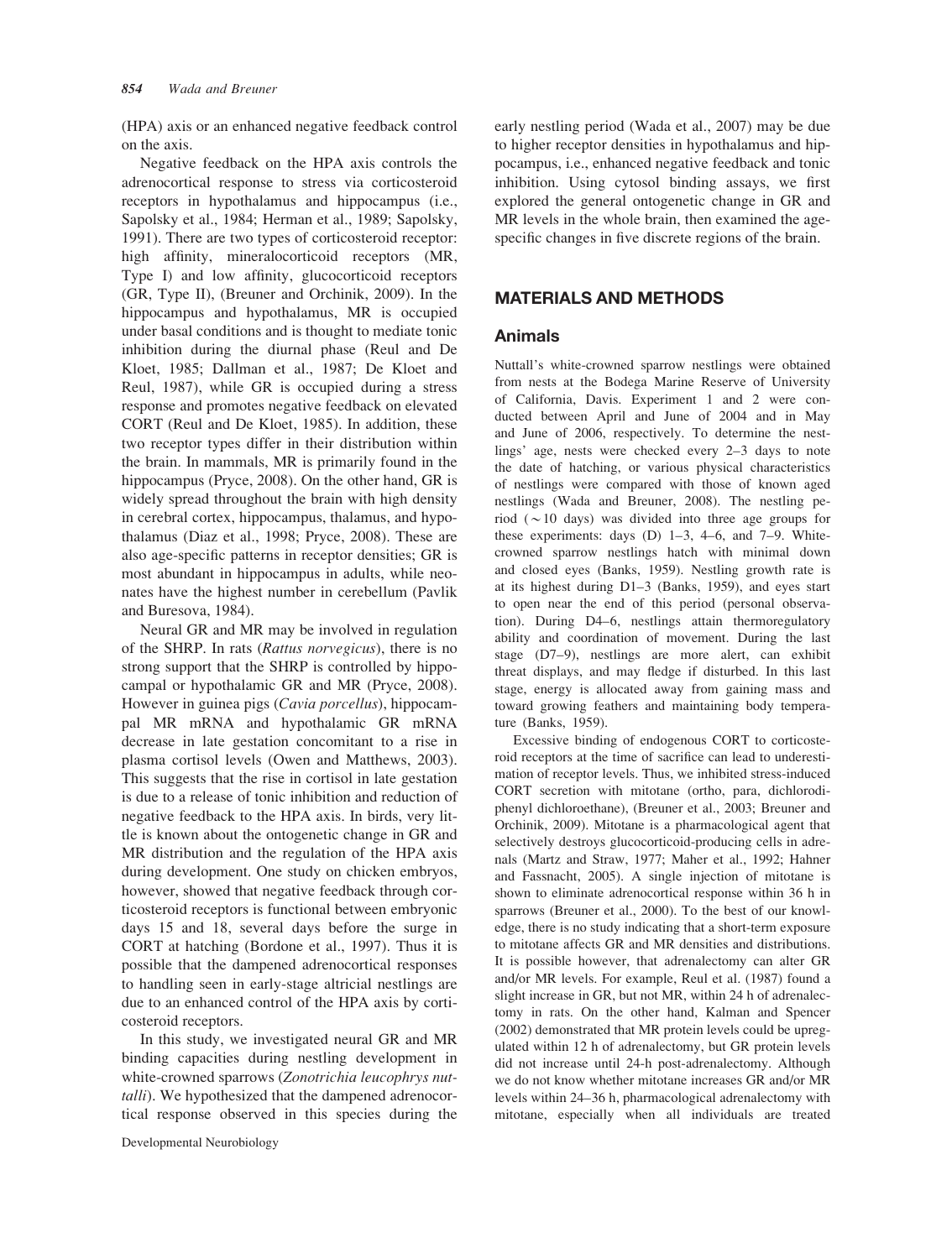equally, allows as accurate an estimation of corticosteroid receptors as we can provide. Twenty-four to thirty-six hours prior to perfusion, each nestling was weighed, and the appropriate volume of mitotane (300 mg mitotane  $mL^{-1}$ peanut oil, 1.2 g  $kg^{-1}$  bird) was injected into the abdominal cavity or the pectoralis muscle. The nestlings were then returned to their nests until the next day. On the day of perfusion, birds were captured from their nests and the initial blood sample for baseline CORT was collected from the alar vein within 4 min of capture (Wada et al., 2007). They were then transported to the laboratory in a nest covered with an opaque cloth. Immediately after collecting the second blood sample (preperfusion), birds were anesthetized with Nembutal (Sodium Pentobarbital, 50 mg mL<sup>-1</sup>,  $\sim 0.1$ g kg<sup>-1</sup> bird). They were then perfused for  $\sim$ 5 min with 0.75% avian saline with heparin (1000 usp U  $L^{-1}$ ).

Immediately after perfusion, brains were removed and frozen at  $\leq -40^{\circ}$ C until the assay. The following steps were taken for each brain. In Experiment 1, the brain was analyzed as a whole; the brain was divided longitudinally, and each half was analyzed in a separate assay to obtain two estimates of specific bindings from each nestling. The results from each assay were averaged for the data analysis. In Experiment 2, five regions of the brain (optic lobe, cerebellum, hindbrain, diencephalon, and hippocampus/HVC) were dissected on ice immediately after perfusion using a scalpel and scissors, following the protocol described in Soma et al. (1999). After the cranium was removed, the cerebellum was removed and frozen on dry ice. Next, the hippocampus and HVC area was collected by cutting away a trapezoidal piece of  $\sim$  1-mm depth along both sides of the midline and posterior to the midway in the rostral-caudal axis, angled toward the midline so that the caudal-most side was  $\sim$  1-mm long. The rest of the brain was then placed on wet ice with its ventral side facing up. The optic lobes were cut away with a pair of small scissors. The entire hindbrain was collected by cutting at the level of mammillary bodies. The diencephalon was separated from telencephalon and collected into separate tubes. These five regions were frozen separately on dry ice and analyzed in five separate assays.

#### Cytosol Preparation

Individual receptor levels for both experiments were determined using point-sample assays, following Breuner and Orchinik (2001). Affinities of CORT to GR and MR at different ages were determined using equilibrium saturation binding assay. All assay parameters (time of incubation, temperature, and protein concentration) were optimized for white-crowned sparrow nestling brain tissue. In all assays, brain tissue was first homogenized in TEGMD buffer (10 mM Tris, 1 mM EDTA, 10% glycerol, 20 mM molybdic acid, and 5 mM dithiothreitol, pH 7.4) with a glass homogenizer and vortexed with an equal volume of dextran-coated charcoal (1% charcoal, 0.1% Dextran in TEGM). The samples were then centrifuged for 1 h at  $4^{\circ}$ C at 104,000g. Supernatants of each sample were used in the cytosolic receptor assays.

#### Cytosolic Receptor Assay

Prepared cytosol was incubated with equal volumes of  $\sim$  15 nM <sup>3H</sup>CORT and either TEGM buffer (GR and MR total binding), 100 nM cold RU486 in TEGM (MR total binding), or  $1 \mu M$  cold CORT in TEGM (nonspecific binding) for 3 h at room temperature. The volume of each solution was 50  $\mu$ L in Experiment 1 and the equilibrium saturation binding assay, and  $25 \mu L$  in Experiment 2; volumes were reduced in the latter experiment due to constraints of tissue volume. After the incubation period, samples were filtered and rinsed through a Brandel harvester with 9 mL TEM buffer (5 mM Tris, 1 mM EDTA, 10 mM molybdic acid, pH 7.4) to capture the  ${}^{3}$ HCORT-receptor complex on a GF/B filter. Filters used in the assay were soaked in 3% PEI in TEM buffer for 1 h at  $4^{\circ}$ C prior to harvesting. To quantify the protein concentrations in each tissue sample, the remaining cytosol was incubated with 200  $\mu$ L of Bradford reagent and read against a standard curve at 595 nm with a Multiskan Ascent microplate reader.

Mineralocorticoid and glucocorticoid receptor capacities were estimated for each individual after the assay. Because RU486 saturates GR, MR specific binding was calculated as MR total binding minus nonspecific binding. Glucocorticoid receptor capacities were calculated as GR and MR total binding minus nonspecific binding and MR specific binding. Then the values were corrected for the protein concentrations in each sample to obtain fmol/mg protein. When nonspecific binding was larger than total binding, or MR total binding was higher than total binding, they resulted in negative values. These were converted to 0 for the data analyses.

#### Sex Determination

The DNA extraction and PCR protocols for sex determination were modified after Freeman-Gallant et al. (2001). On a shaker, red blood cell samples were incubated with Tris-EDTA (TE) buffer, 20% SDS, and proteinase K at  $65^{\circ}$ C for 2 h. DNA was extracted using a phenol, phenol–chloroform mixture, and chloroform in three separate steps; DNA-reagent mixture was centrifuged for 10 min at 12,300g after each step. Ammonium acetate and 100% ethanol was added to the supernatant of the last extraction step to precipitate the DNA. DNA was purified using 70% ethanol, then TE buffer was added to re-suspend the DNA. The DNA samples were amplified in a PCR machine with forward (GAGAAACTGTGCAAAACAG) and reverse primers (TCCAGAATATCTTCTGCTCC). Amplified DNA samples were run through an ethidium bromide stained agarose gel and read over a UV light. Samples of adult DNA with known sex were run next to the nestling samples to confirm the sexing results.

# Statistical Analysis

Most analyses were completed with JMP 5.0.1 (Cary, NC); repeated measures ANOVA were performed in SPSS 12.0.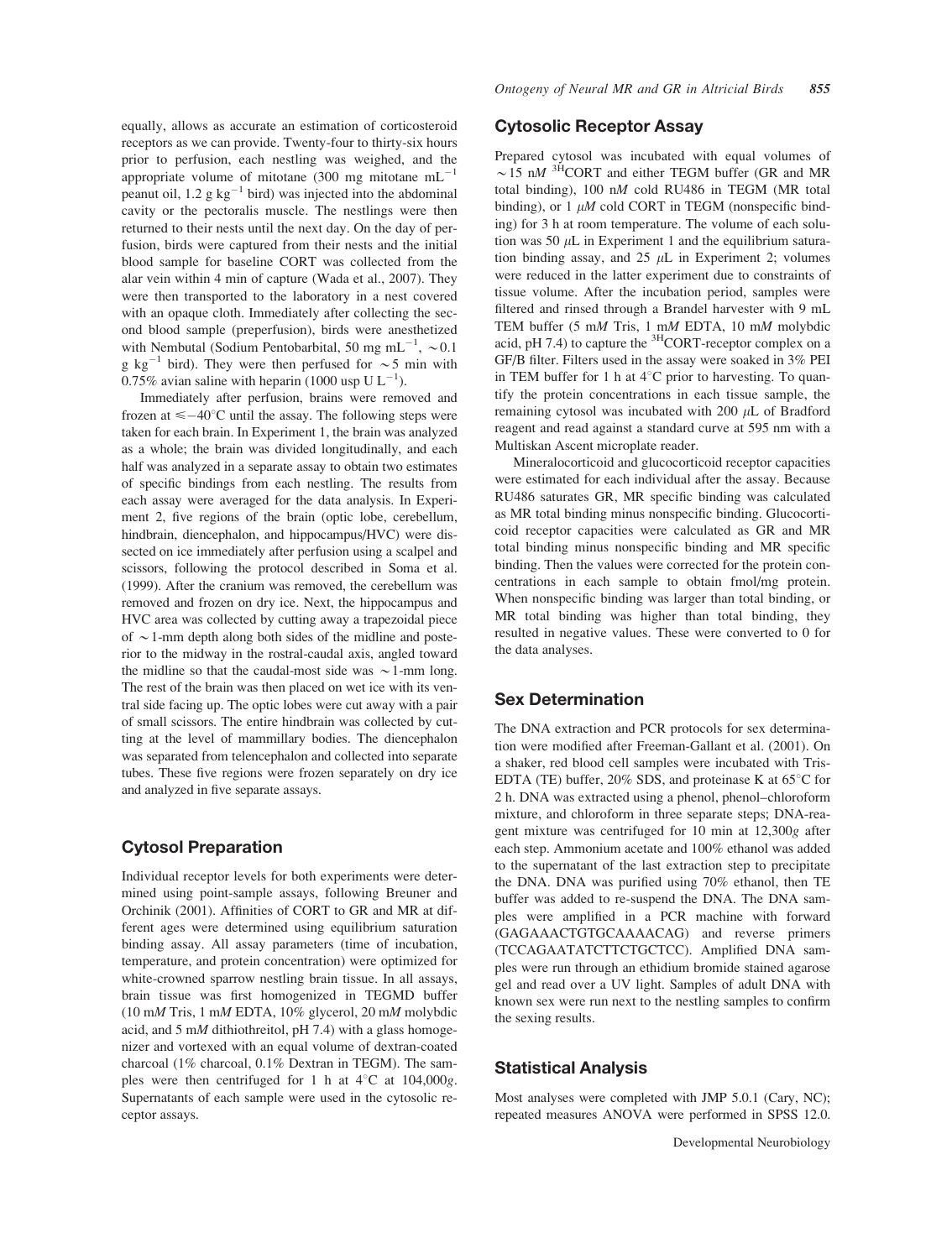| Age        | Ligand                   | Preferred Model | $K_{d}$ (nM) $\pm$ SE |                   |  |
|------------|--------------------------|-----------------|-----------------------|-------------------|--|
|            |                          |                 | $K_{d}$ 1             | $K_d$ 2           |  |
| Days $1-3$ | $3H$ CORT                | 2 site          | $0.229 \pm 0.180$     | $14.39 \pm 16.08$ |  |
|            | <sup>3H</sup> CORT+RU486 | 1 site          | $0.199 \pm 0.033$     |                   |  |
| Days $4-6$ | $3H$ CORT                | 1 site          | $0.398 \pm 0.106$     |                   |  |
|            | <sup>3H</sup> CORT+RU486 | 1 site          | $0.041 \pm 0.021$     |                   |  |
| Day 7      | $3H$ CORT                | 1 site          | $1.414 \pm 0.303$     |                   |  |
|            | <sup>3H</sup> CORT+RU486 | 1 site          | $0.758 \pm 0.221$     |                   |  |

Table 1 Affinities  $(K_d)$  of Corticosteroid Receptors in White-Crowned Sparrow (Zonotrichia leucophrys nuttalli) Nestling Brain at Different Ages

Data shown are K<sub>d</sub>s of MR and GR combined (tissue incubated with <sup>3H</sup>CORT) and MR only (tissue incubated with <sup>3H</sup>CORT and 100 nM RU486).

Effects of mitotane on plasma CORT levels were analyzed using repeated measures ANOVA. Equilibrium saturation binding curves were drawn and  $K_d$ s were determined using GraphPad Prism 4 (San Diego, CA). Prism determines which model best fit the data, resulting in support for a one-site model (the data are best fit by a model with only one binding site for CORT) or a two-site model (the data are best fit by a model where there are two separate binding sites for CORT). The effect of age on  $K_d$  was determined by one-way ANOVA with Tukey HSD. For the point sample receptor data, homogeneity of variances was tested using Levene's test; when it resulted in  $p$  value of 0.05 or lower, data were transformed to fourth root. For Experiment 1, sex difference was determined using *t*-test due to a lower sample size and missing sex data on some individuals. Since there was no difference between the sexes, they were combined and analyzed for the effect of age using one-way ANOVA with Tukey HSD. For Experiment 2, we used ANCOVA with age as a main factor and sex as a covariate. For the brain growth data, the effect of age was determined using one-way ANOVA followed by Tukey HSD. Data points deviating two standard deviations away from the mean were classified as outliers and excluded from the analysis (1 out of total 396 data points). Data are presented as mean  $\pm$  SE. When  $p \le 0.05$ , the null hypothesis was rejected.

#### RESULTS

#### Affinities of GR and MR

The equilibrium saturation binding assay showed that GR for D1–3, D4–6, and D7 was best fit by two-site, one-site, and one-site model, respectively (Table 1 and Fig. 1). However, the preference for two-site model over one-site model for D1–3 was likely caused by outliers since GR was best fit by one-site model when 3HCORT concentrations were extended to 12  $nM$  (data not shown). MR for all age groups was best fit by a one-site model. When MR and GR of all ages were analyzed together, receptor affinities differed significantly ( $F = 5.85$ ,  $p = 0.0002$ ). However when the ontogenetic change in MR and GR affinities were examined,  $K_d$  of neither receptors changed with age (post-hoc analysis,  $p > 0.05$ ).

# Experiment 1: Ontogenetic Change in GR and MR Binding Capacities in the Whole Brain

Plasma CORT rose slightly but significantly in the 91  $\pm$  1.6 min from capture to perfusion (time:  $F = 6.23$ ,  $p = 0.025$ ; age:  $F = 0.36$ ,  $p = 0.701$ ; age  $\times$  time:  $F = 1.51$ ,  $p = 0.25$ ). Post-hoc analysis indicated that mitotane treatment successfully suppressed CORT levels in the first two age groups (age  $\times$  time for D1–3 and D4–6:  $p > 0.29$ ). The oldest age group retained a small but significant increase in CORT prior to perfusion (age  $\times$  time for D7:  $p = 0.015$ ; Fig. 2). However, there was no correlation between preperfusion CORT levels and MR binding capacities  $(r^2 = 0.003)$ , and no age difference in preperfusion levels of CORT ( $p > 0.60$ ).

There was no sex difference in GR or MR capacities ( $F = 0.06$ ,  $p = 0.812$ ;  $F = 0.07$ ,  $p = 0.797$ , respectively). When both sexes were analyzed together, GR binding capacity did not change significantly with age  $(F = 0.36, p = 0.705)$  while MR capacity decreased with age ( $F = 3.69$ ,  $p = 0.044$ ), (Fig. 3). Pairwise comparisons showed that D1–3 nestlings had significantly higher MR capacity than D7 nestlings ( $p \le 0.05$ ).

# Experiment 2: Ontogenetic Change in GR and MR Binding Capacities in Five Regions of the Brain

Overall, age did not affect GR or MR binding capacities in optic lobe, hindbrain, diencephalon, or hippocampus/HVC, or GR capacity in cerebellum (Table 2). However, MR capacity in cerebellum decreased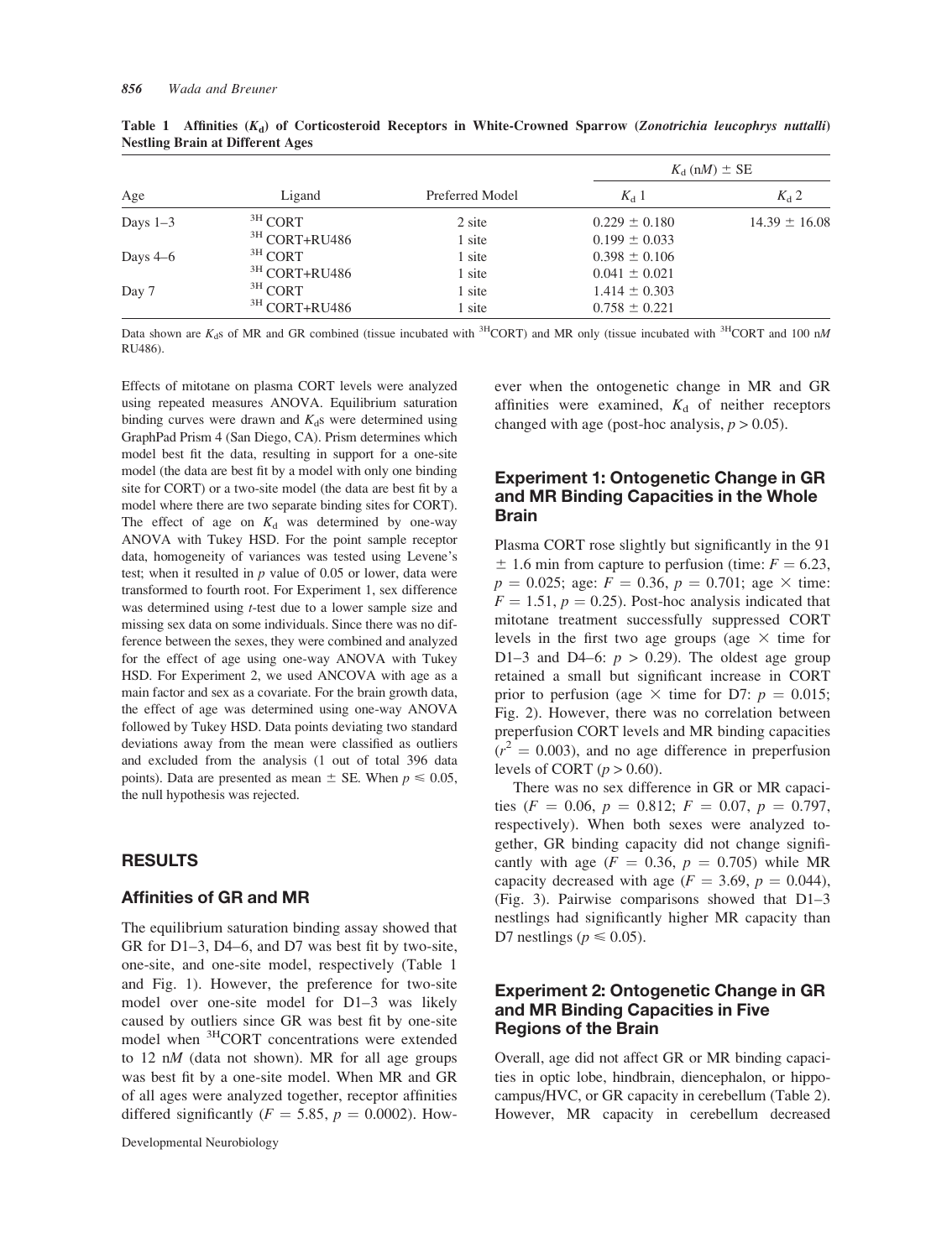

Figure 1 Equilibrium saturation binding of corticosteroid intracellular receptors in whitecrowned sparrow (Zonotrichia leucophrys nuttalli) nestling brain at different ages. Data shown represent specific binding of  ${}^{3}$ HCORT with (open-MR binding) or without (filled-MR + GR binding) 100 nM RU486. Inset is the Scatchard-Rosenthal replot of D1–3 data to illustrate the single binding site of the MR curves and the two sites present in the MR + GR curves.

significantly with age ( $F = 5.65$ ,  $p = 0.009$ ; Fig. 4) where cerebellum of D4–6 or D7 nestlings had significantly lower MR capacity than that of D1–3 nestlings ( $p \le 0.05$ ). There was a significant sex difference in hindbrain MR ( $F = 4.27$ ,  $p = 0.048$ ) and marginal difference in hippocampus/HVC GR capacities ( $F = 3.73$ ,  $p = 0.067$ ). Female nestlings had higher hindbrain MR capacity and a trend toward lower GR capacity in hippocampus/HVC.

# **DISCUSSION**

White-crowned sparrows show a period of hyporesponsiveness to handling stress early in nestling development (Wada et al., 2007). We hypothesized that this reduced response is partly due to elevated negative feedback resulting from an upregulation of corticosteroid receptors in hypothalamus and hippocampus, the major sites for negative feedback and tonic inhibition in adults (Sapolsky et al., 1984; Herman et al., 1989; Sapolsky et al., 1991). Supporting our prediction, whole brain MR binding capacity decreased with age, indicating a higher negative feedback in newly hatched chicks compared to ones near fledging. However, this overall decline in MR capacity was driven entirely by a decline in cerebellar MR. No age-related changes were observed in hippocampal or hypothalamic areas, where negative feedback occurs.

In mammals, age-related changes in corticosteroid receptors capacities are often reflected in CORT secretion. Relatively high receptor levels in the brain translate into greater negative feedback and greater cellular response to CORT. A decline in corticosteroid receptors mainly in hippocampus leads to a dampened negative feedback thus an elevation of CORT in aging rats (Sapolsky et al., 1983; Meaney et al., 1988; Peiffer et al., 1991). During rats' SHRP, hippocampal GR is relatively low compared to adults. However, due to low levels of corticosteroid binding globulins and heightened sensitivity of receptors to CORT in young, receptor occupancy is similar between neonates and adults, keeping the CORT secretion low (Viau et al., 1996). In fact, plasma CORT and ACTH levels soar when GR is pharmacologically blocked (Schmidt et al., 2005). Furthermore, brief neonatal handling in rats increases GR in hippocampus permanently (Caldji et al., 2001; Meaney,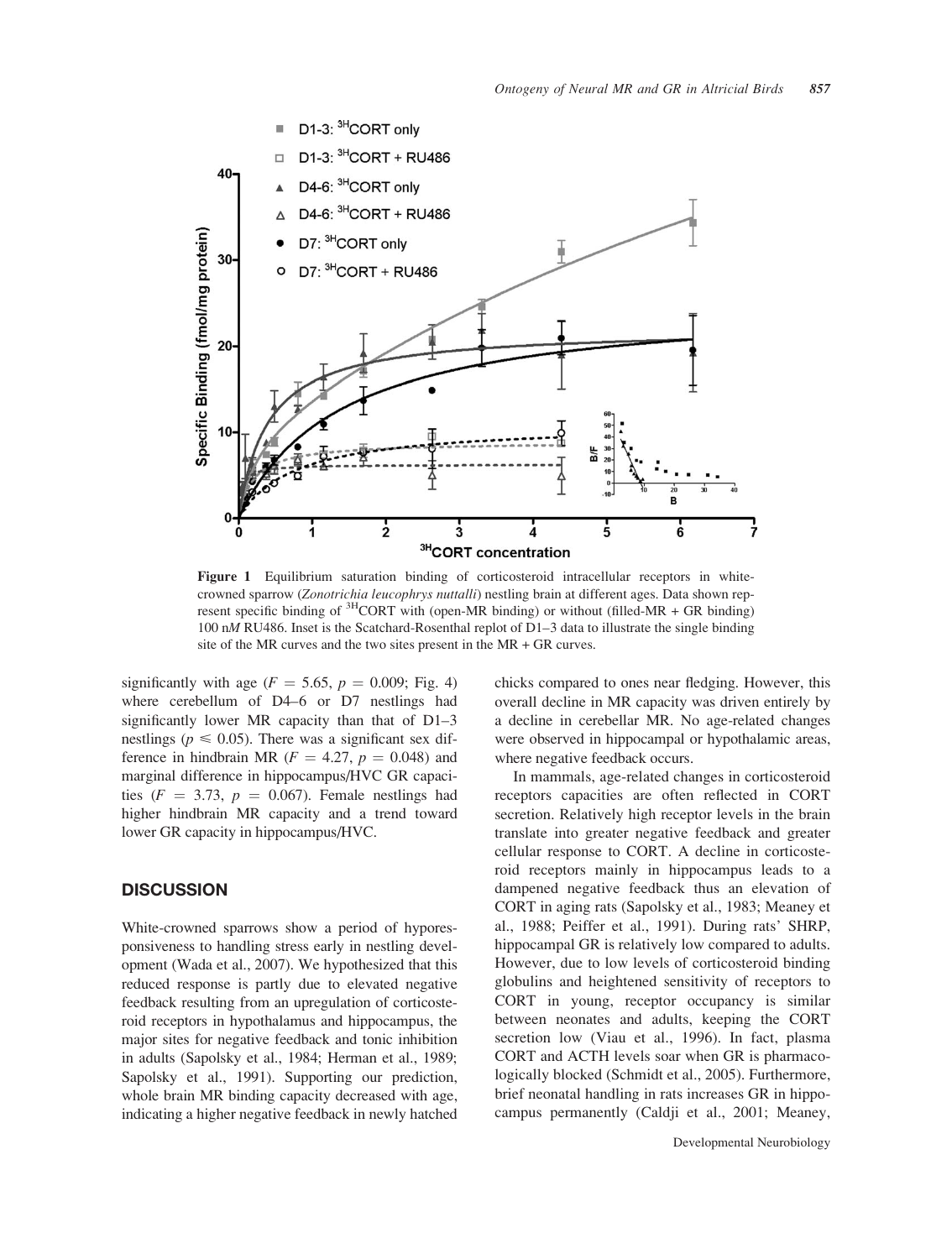

Figure 2 Baseline (<4 min) and preperfusion levels of corticosterone in white-crowned sparrow (Zonotrichia leucophrys nuttalli) nestlings used in the whole-brain analysis. Stressinduced levels of corticosterone from the previous study were added for comparison (Wada et al., 2007).  $p \le 0.05$ .

2001). This increase is thought to be responsible for lower adrenocortical response to stress in adults, due to an enhanced negative feedback and tonic inhibition. At the same time, relatively high receptor levels during development may increase vulnerability to excess CORT in certain areas of the brain (Benesova and Pavlik, 1989; Ferguson and Holson, 1999).

Our results in white-crowned sparrows differ from those of mammalian ontogenetic studies in that: (1) it was MR, not GR that changed with age, (2) MR levels declined over time, and (3) this decline in MR capacity was most evident in the cerebellum. We do not know whether receptors in cerebellum are



Figure 3 WHOLE BRAIN: Changes in whole-brain GR and MR specific binding in relation to age in whitecrowned sparrow (Zonotrichia leucophrys nuttalli) nestling brain. Different letters indicate a significance level of 0.05 between age groups.

Developmental Neurobiology

Table 2 The Effects of Age and Sex on Corticosteroid Receptors in Five Regions of White-Crowned Sparrow (Zonotrichia leucophrys nuttalli) Nestling Brain

|                 |    | Age  |                  | Sex  |       |
|-----------------|----|------|------------------|------|-------|
|                 |    | F    | $\boldsymbol{p}$ | F    | p     |
| Optic lobe      | GR | 1.46 | 0.250            | 0.53 | 0.472 |
|                 | MR | 1.88 | 0.172            | 1.82 | 0.188 |
| Cerebellum      | GR | 0.13 | 0.882            | 0.13 | 0.725 |
|                 | MR | 5.65 | 0.009            | 0.07 | 0.788 |
| Hindbrain       | GR | 0.86 | 0.434            | 1.73 | 0.199 |
|                 | MR | 0.87 | 0.430            | 4.27 | 0.048 |
| Diencephalon    | GR | 0.54 | 0.591            | 0.21 | 0.648 |
|                 | MR | 0.33 | 0.725            | 0.83 | 0.371 |
| Hippocampus/HVC | GR | 0.36 | 0.702            | 3.73 | 0.067 |
|                 | MR | 0.23 | 0.799            | 1.09 | 0.309 |

Significant effects are in bold. The significant age effect on the cerebellum is shown in Figure 4.

involved in negative feedback. If not, then why does cerebellar MR decline with age?

One possibility is that the high MR levels in earlystage nestling cerebellum are due to a rapid development of the area, as CORT is involved in regulating cellular differentiation and maturation (De Kloet, 1991; Trejo et al., 1995, 2000). In white-crowned sparrows, the cerebellum undergoes the most dramatic morphological development during the nestling period compared to the optic lobe, hindbrain, or diencephalon (see Fig. 5). However, this also leaves the cerebellum more vulnerable to excess CORT. In mammals, the cerebellum also undergoes substantial development during the postnatal period (Bell et al., 1986; Rodier,



Figure 4 CEREBELLUM: Changes in cerebellar GR and MR specific binding in relation to age in white-crowned sparrow (Zonotrichia leucophrys nuttalli) nestling brain. Different letters indicate a significance level of 0.05 between age groups.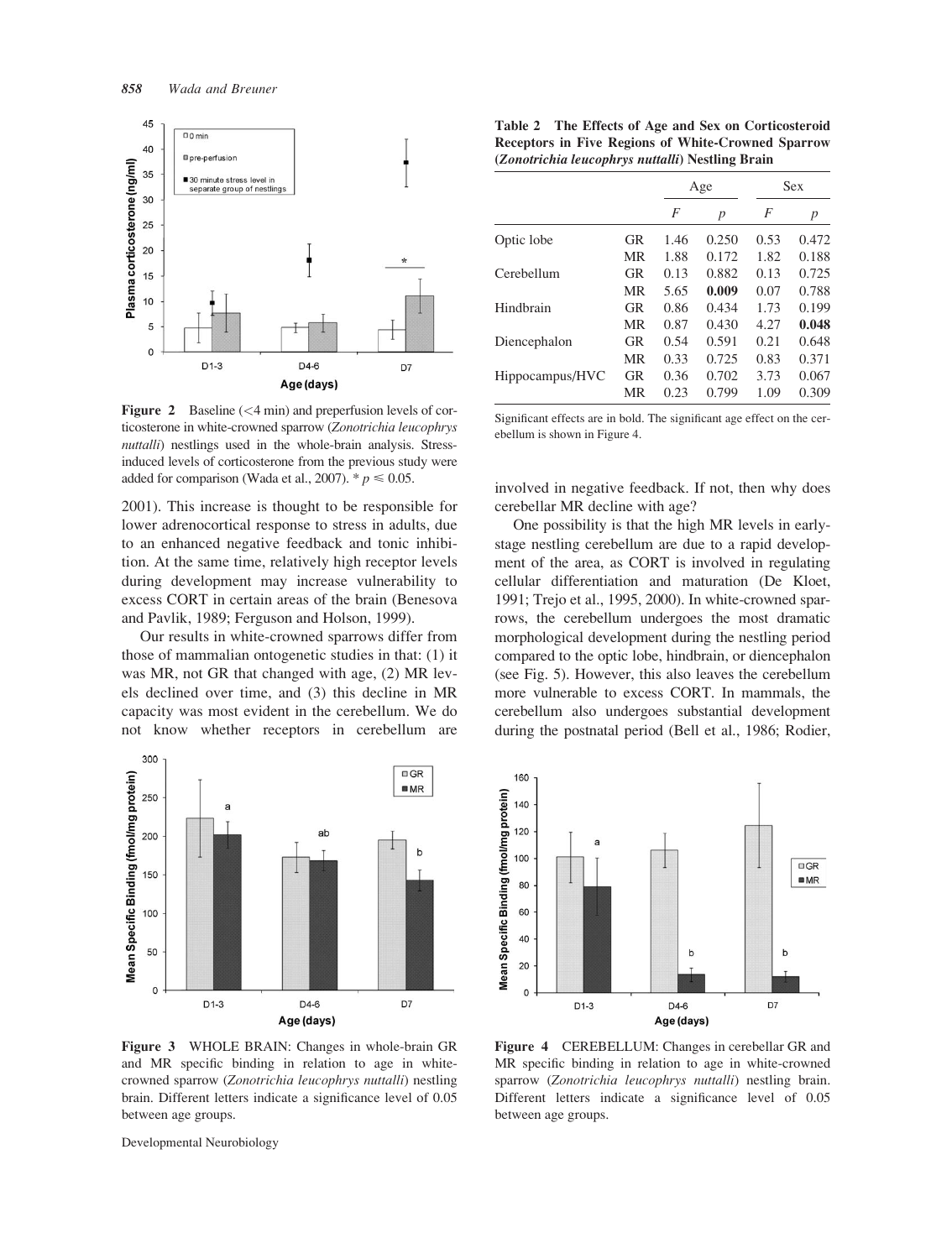

Figure 5 Changes in brain mass in relation to age in white-crowned sparrow (Zonotrichia leucophrys nuttalli) nestlings. Figure A represents a change in whole brain mass. Age had a significant effect on whole brain mass  $(F = 40.75, p < 0.001)$ . Different letters indicate significant differences between groups ( $p < 0.05$ ). Figure B represents a percent change in different regions of the brain compared to D1–3.

1988), and contains the highest levels of GR compared with other regions of the brain (Pavlik and Buresova, 1984). As a result, dexamethasone (Dex) administration to rats during this rapid cerebellum growth suppresses protein content in cerebellum, along with a reduction in body weight and whole and regional brain weight (Benesova and Pavlik, 1989; Ferguson and Holson, 1999; Kanagawa et al., 2006). Although other regions of the brain recovered after Dex treatment, the cerebellum retained its deficiency in weight and protein content, again indicating its high sensitivity to glucocorticoids. It is worth noting that in white-crowned sparrows, MR levels are reduced by the time the HPA axis of nestlings is fully functional (middle to latestage nestlings), (Wada et al., 2007). This means that in optimal conditions CORT levels should not become

detrimentally elevated when cerebellum is most sensitive to CORT.

Another possibility for the observed decline in cerebellar MR levels is the ontogenetic change in morphology of the cerebellum. Mammalian cerebellum compartmentalizes into parasagital stripes during development (Larouche and Hawkes, 2006). During this time, the thickness of granule and Purkinje cell layers changes. In rats and ferrets (*Mustela Putorius furo*), the relative size of granule layer in cerebellar cortex decreases with age, from postnatal days 28 to 56 (Christensson et al., 2007). If avian cerebellum undergoes a similar ontogenetic compartmentalization and has more MR in the granule layer than the rest of cerebellum, then MR levels would decline with age. Further studies examining the ontogenetic change in MR distribution in avian brain are needed to confirm this possibility.

Alternatively, it is possible that endogenous elevation in CORT masked the true MR levels in the latestage nestlings. Mitotane treatment successfully suppressed CORT levels in the first two age groups, while the oldest age group retained a slight but significant increase in CORT prior to perfusion. However, such a scenario is unlikely because there was no correlation between preperfusion CORT and MR levels, and no age difference in preperfusion levels of CORT. Additionally, MR levels were the same between the middleand late-stage nestlings, while endogenous CORT was only elevated in the late-stage nestlings. And lastly, if endogenous CORT levels were masking MR in the older nestlings, MR levels would have declined in every brain area, not just the cerebellum.

In conclusion, our findings suggest that the ontogenetic changes in GR and MR in the brain of whitecrowned sparrow nestlings do not contribute to the attenuated adrenocortical responses during the early post-hatch period. Little is known about the role of corticosteroid receptors in cerebellum in young birds and more studies are needed to determine the significance of the ontogenetic decline in MR in cerebellum.

The authors thank Thomas Hahn and members of the Bodega Marine Laboratory for logistical help at the field site, Andrea Saari and Alaina Thomas for their assistance in the field, Kiran Soma, George Bentley, Amy Newman, and Eunice Chin for their inputs in sample collection, and Guillaume Salze, Scott MacDougall-Shackleton, and two anonymous reviewers for editorial assistance.

#### **REFERENCES**

Banks RC. 1959. Development of nestling white-crowned sparrows in central coastal California. Condor 61:96– 109.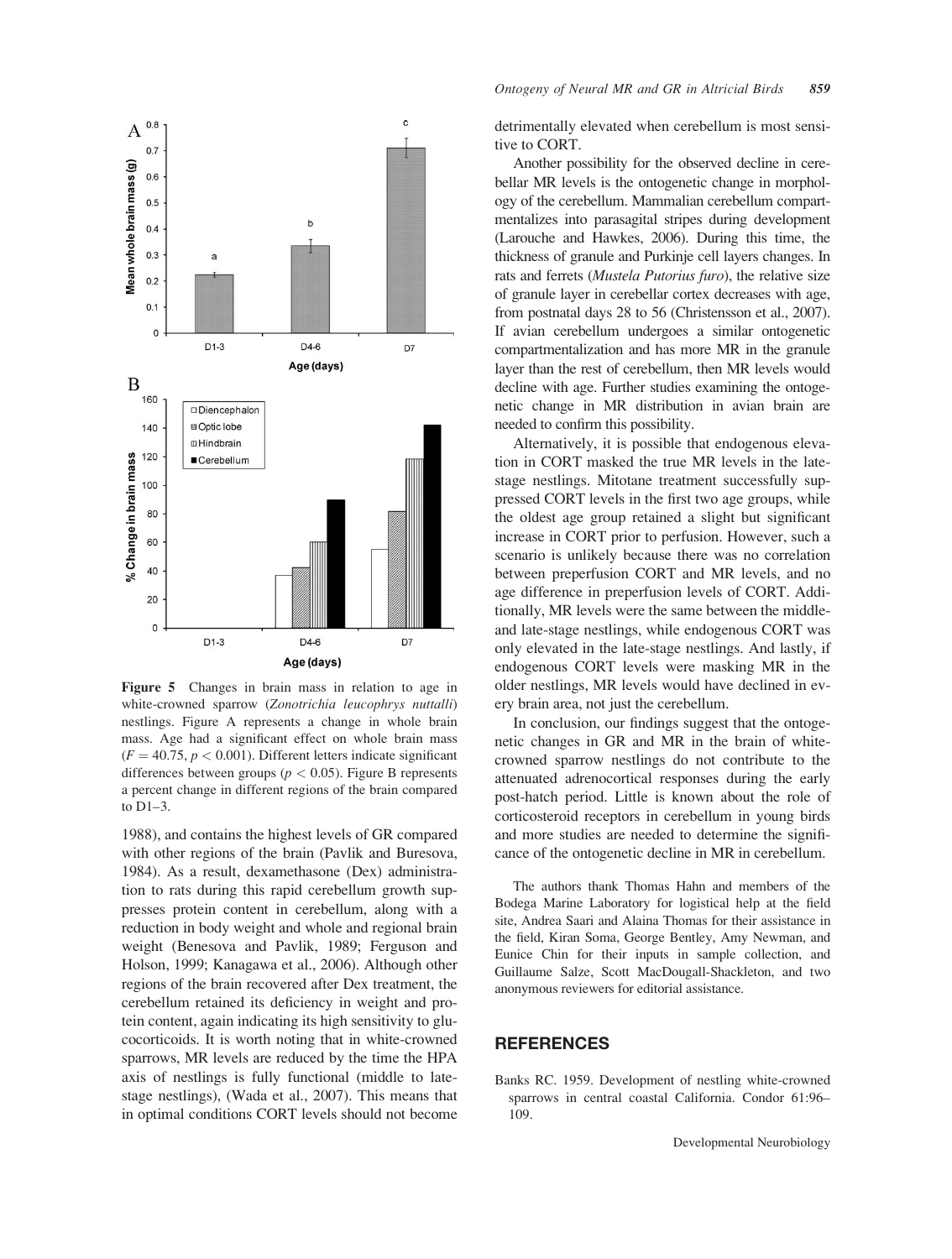- Bell JM, Whitmore WL, Slotkin TA. 1986. Effects of  $\alpha$ -difluoromethylornithine, a specific irreversible inhibitor of ornithine decarboxylase, on nucleic acids and proteins in developing rat brain: Critical perinatal periods for regional selectivity. Neuroscience 17:399–407.
- Benesova O, Pavlik A. 1989. Perinatal treatment with glucocorticoids and the risk of maldevelopment of the brain. Neuropharmacology 28:89–97.
- Bordone L, Schrott LM, Sparber SB. 1997. Ontogeny of glucocorticoid receptors in the hyperstriatum-hippocampus-parahippocampal area and optic tectumof the embryonic chicken (Gallus domesticus) brain. J Neuroendocrinol 9:753–761.
- Breuner CW, Jennings DH, Moore MC, Orchinik M. 2000. Pharmacological adrenalectomy with mitotane. General Comp Endocrinol 120:27–34.
- Breuner CW, Orchinik M. 2001. Seasonal regulation of membrane and intracellular corticosteroid receptors in the house sparrow brain. J Neuroendocrinol 13:412–420.
- Breuner CW, Orchinik M. 2009. Pharmacological characterization of intracellular, membrane, and plasma binding sites for corticosterone in house sparrows. General Comp Endocrinol 163:214–224.
- Breuner CW, Orchinik M, Hahn TP, Meddle SL, Moore IT, Owen-Ashley NT, Sperry TS, et al. 2003. Differential mechanisms for regulation of the stress response across latitudinal gradients. Am J Physiol Regulat Integr Comp Physiol 285:R594–R600.
- Caldji C, Liu D, Sharma S, Diorio J, Francis D, Meaney MJ, Plotsky PM. 2001. Development of individual differences in behavioral and endocrine responses to stress: Role of the postnatal environment. In: McEwen BS, editor.Handbook of Physiology, Section 7: The Endocrine System, Vol. IV: Coping with the Environment: Neural and Endocrine Mechanisms. New York: Oxford University Press, pp 271–292.
- Christensson M, Broman J, Garwicz M. 2007. Time course of cerebellar morphological development in postnatal ferrets: Ontogenetic and comparative perspectives. J Comp Neurol 501:916–930.
- Dallman MF, Akana SF, Cascio CS, Darlington DN, Jacobson L, Levin N. 1987. Regulation of ACTH secretion: Variations on a theme of B. Recent Prog Horm Res 43:113–173.
- De Kloet ER. 1991. Brain corticosteroid receptor balance and homeostatic control. Front Neuroendocrinol 12:95– 164.
- De Kloet ER, Reul JMHM. 1987. Feedback action and tonic influence of corticosteroids on brain function: A concept arising from the heterogeneity of brain receptor systems. Psychoneuroendocrinology 12:83–105.
- Diaz R, Brown RW, Seckl JR. 1998. Distinct ontogeny of glucocorticoid and mineralocorticoid receptor and 11bhydroxysteroid dehydrogenase types I and II mRNAs in the fetal rat brain suggest a complex control of glucocorticoid actions. J Neurosci 18:2570–2580.
- Ferguson SA, Holson RR. 1999. Neonatal dexamethasone on day 7 causes mild hyperactivity and cerebellar stunting. Neurotoxicol Teratol 21:71–76.
- Freeman-Gallant CR, O'Connor KD, Breuer ME. 2001. Sexual selection and the geography of Plasmodium infection in Savannah sparrows (Passerculus sandwichensis). Oecologia V127:517–521.
- Glennemeier KA, Denver RJ. 2002. Small changes in whole-body corticosterone content affect larval Rana pipiens fitness components. General Comp Endocrinol 127:16–25.
- Hahner S, Fassnacht M. 2005. Mitotane for adrenocortical carcinoma treatment. Curr Opin Investig Drugs 6:386– 394.
- Hayward LS, Wingfield JC. 2004. Maternal corticosterone is transferred to avian yolk and may alter offspring growth and adult phenotype. General Comp Endocrinol 135:365–371.
- Heine VM, Rowitch DH. 2009. Hedgehog signaling has a protective effect in glucocorticoid-induced mouse neonatal brain injury through an  $11\beta$ HSD2-dependent mechanism. J Clin Investig 119:267–277.
- Herman JP, Schafer MK, Young EA, Thompson R, Douglass J, Akil H, Watson SJ. 1989. Evidence for hippocampal regulation of neuroendocrine neurons of the hypothalamo-pituitary-adrenocortical axis. J Neurosci 9:3072–3082.
- Janczak AM, Braastad BO, Bakken M. 2006. Behavioural effects of embryonic exposure to corticosterone in chickens. Appl Anim Behav Sci 96:69–82.
- Kalman BA, Spencer RL. 2002. Rapid corticosteroid-dependent regulation of mineralocorticoid receptor protein expression in rat brain. Endocrinology 143:4184–4195.
- Kanagawa T, Tomimatsu T, Hayashi S, Shioji M, Fukuda H, Shimoya K, Murata Y. 2006. The effects of repeated corticosteroid administration on the neurogenesis in the neonatal rat. Am J Obstet Gynecol 194:231–238.
- Larouche M, Hawkes R. 2006. From clusters to stripes: The developmental origins of adult cerebellar compartmentation. Cerebellum 5:77–88.
- Maher VMG, Trainer PJ, Scoppola A, Anderson JV, Thompson GR, Besser GM. 1992. Possible mechanism and treatment of O, P' DDD-induced hypercholesterolemia. Quart J Med 84:671–679.
- Martz F, Straw JA. 1977. In vitro metabolism of 1-(o-chlorophenyl)-1-(p-chlorophenyl)-2, 2-dichloroethane  $(O.P')$ DDD) by dog adrenal mitochondria and metabolite covalent binding to mitochondrial macromolecules—Possible mechanism for adrenocorticolytic effect. Drug Metab Disposit 5: 482–486.
- Mashaly MM. 1991. Effect of exogenous corticosterone on chicken embryonic-development. Poultry Sci 70:371– 374.
- McEwen BS. 1987. Steroid hormones and brain development: Some guidelines for understanding actions of pseudohormones and other toxic agents. Environ Health Perspect 74:177–184.
- Meaney MJ. 2001. Maternal care, gene expression, and the transmission of individual differences in stress reactivity across generations. Annu Rev Neurosci 24:1161–1192.
- Meaney MJ, Aitken DH, Berkel CV, Bhatnagar S, Sapolsky RM. 1988. Effect of neonatal handling on age-related

Developmental Neurobiology